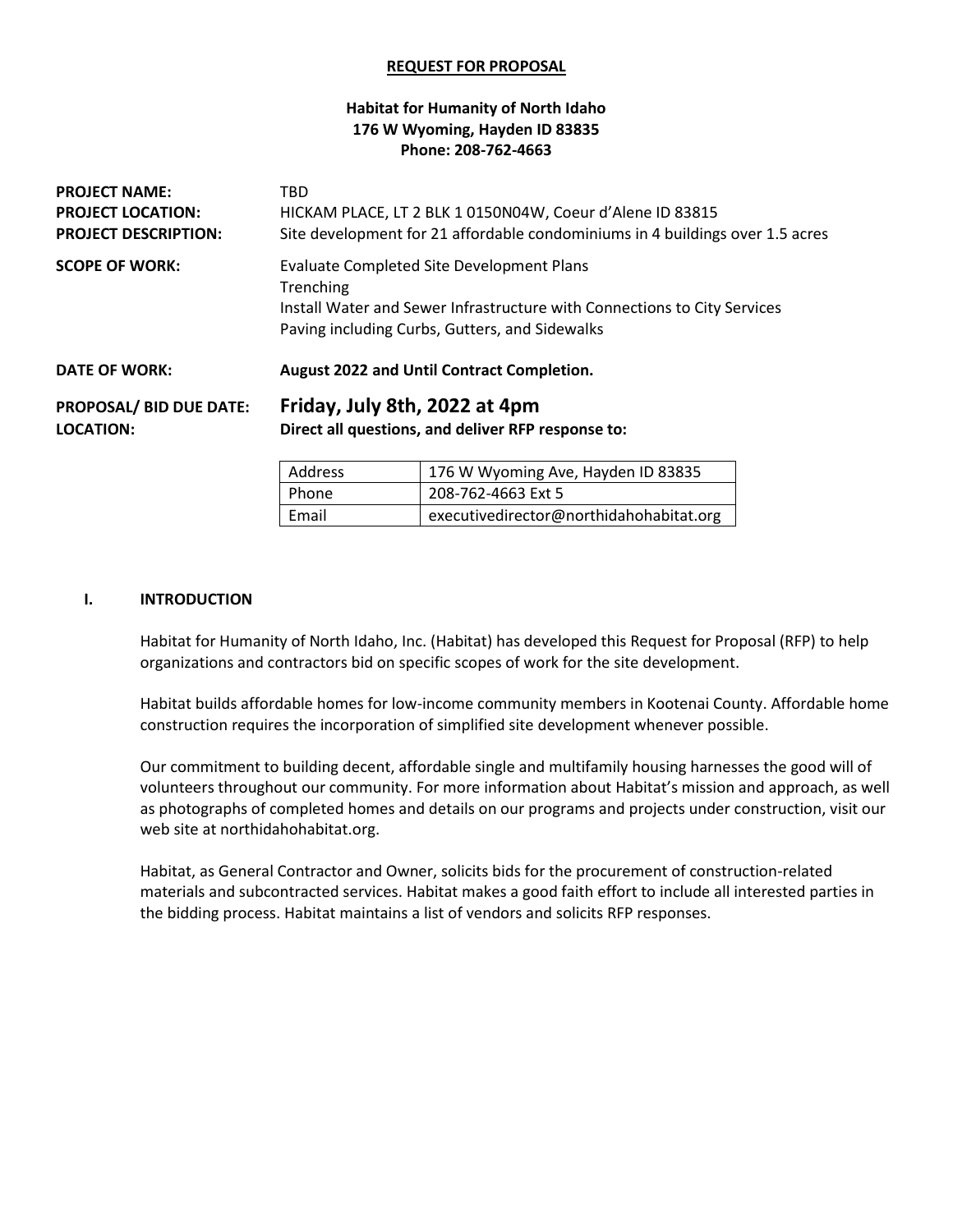#### **II. PROCUREMENT PROCEDURE**

See section III, BIDDER INSTRUCTIONS, for instructions for both submittal of Interest To Bid and final Bid Submittal.

Evaluation Criteria for Contract Award:

Selection for provision of professional services shall be made by evaluating the following factors:

- 1. Completeness of the RFP response submittal.
- 2. The Vendor's related experience and past performance.
- 3. Ability of Vendor to perform within Habitat's timeline.
- 4. Overall cost of Vendor's proposal.

Habitat for Humanity reserves the right to:

1. Reject any or all offers and discontinue this RFP process without obligation or liability to any potential vendor

- 2. Accept other than the lowest priced offer, and/or
- 3. Award more than one contract.

## **Incomplete or late proposals will not be considered.**

### **III. BIDDER INSTRUCTIONS**

## **A. INTEREST TO BID (OPTIONAL):**

If your company is interested in bidding, please return a completed and signed Respondent Firm Information form, to the following email: executivedirectore@northidahohabitat.org. Please also indicate "Will Bid" on the bid package invitation.

### **Interest to Bid Submittal Materials:**

1. Respondent Firm Information

### **B. BID SUBMITTAL:**

Respondent must submit completed bid materials to Habitat no later than date and time noted to be considered. Incomplete or late proposals will not be considered.

### **Bid Submittal Materials:**

- a) Respondent Firm Information
- b) Completed Schedule of Values
- c) Comments on proposed scope of work (if applicable)
- d) Total bid amount
- e) Proposed schedule for completion of work
- f) Proof of bonding and insurance

# **IV. CONTRACT**

Habitat adheres to all applicable federal, state, and local regulations and to the requirements established by our funders. Habitat shall execute a written contract with each vendor that includes contract language as required to meet federal, state, and local regulations including licensing, OSHA safety standards, contract labor hours, liability insurance, clean air, clean water, and other laws and regulations as applicable. Subcontractors and their employees are expected to conform to all applicable OSHA standards at all times on Habitat jobsites. The subcontractor will be responsible f or paying any fines incurred by Habitat due to OSHA violations by the subcontractor or their employees.